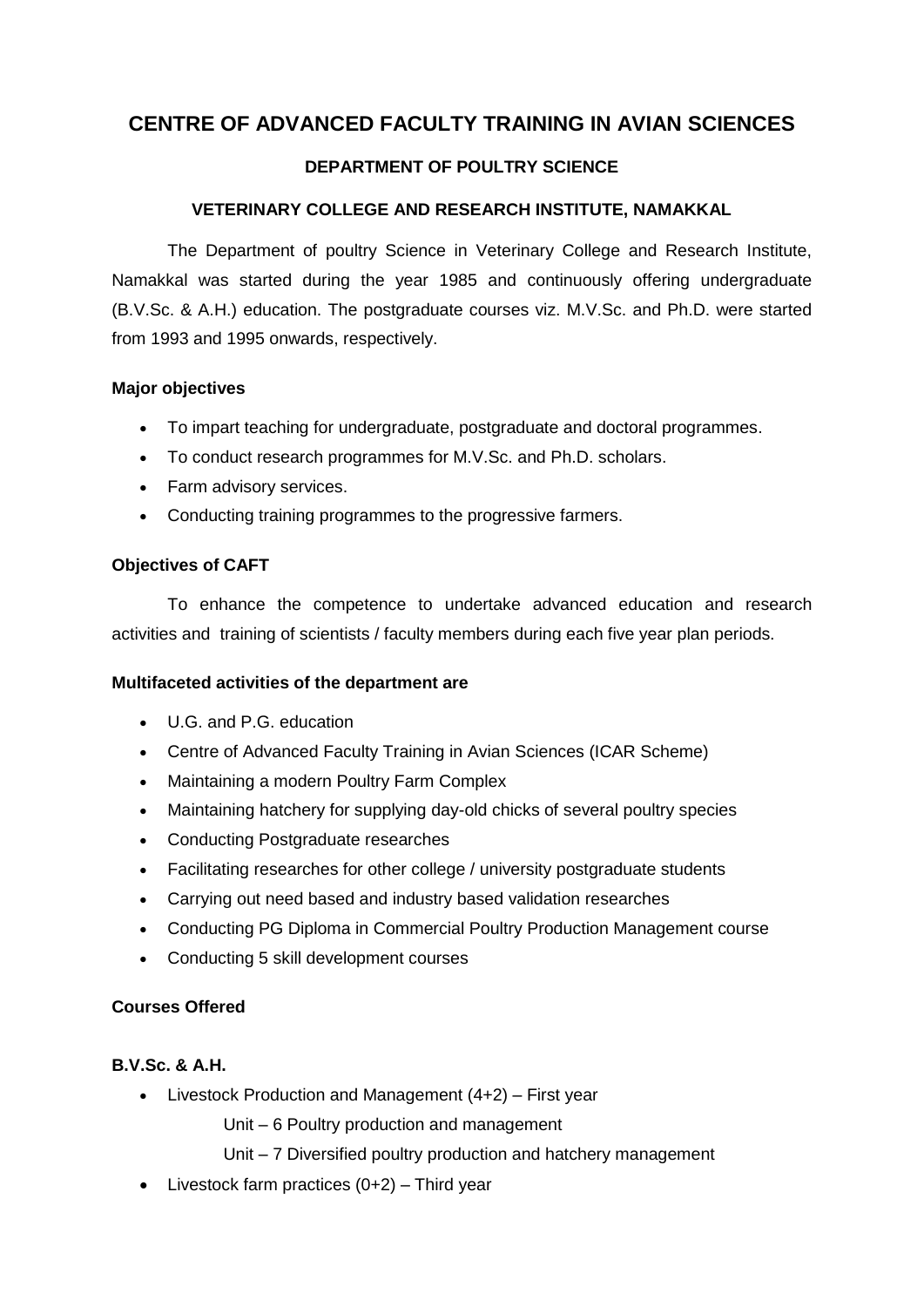#### **M.V.Sc.**

- PSC  $601$  Poultry breeding and genetics  $(2+1)$
- PSC 602 Poultry nutrition and feeding  $(2+1)$
- PSC  $603$  Commercial layer production  $(2+1)$
- PSC 604 Commercial broiler production (2+1)
- PSC  $605$  Breeder stock, flock health and hatchery management  $(3+1)$
- PSC 606 Management of poultry other than chicken  $(2+1)$
- PSC 607 Poultry products technology and marketing  $(2+1)$
- PSC 608 Poultry economics, projects and marketing (2+1)
- PSC 609 Physiology of poultry production  $(2+1)$
- $\bullet$  LPM 608 Poultry farm and hatchery management (2+1)

### **Ph.D.**

- PSC  $801$  Applied poultry nutrition  $(2+1)$
- PSC 802 Concepts in commercial poultry production  $(2+1)$
- PSC 803 Developments in poultry products technology  $(2+1)$
- PSC 804 Emerging diseases of poultry and flock health  $(2+1)$
- PSC 805 Advanced poultry breeding methods  $(2+1)$
- PSC 806 Poultry economics, marketing and integration  $(2+1)$
- LPM 805 Advances in poultry production management  $(2+1)$

### **Infrastructure**

- A well furnished air-conditioned lecture hall for conducting CAFTAS programme and P.G. classes
- Well equipped U.G. laboratory with sophisticated equipment for estimation of proximate principles, egg internal quality measurement, measuring eggshell strength etc.
- Fully automatic environmentally controlled broiler house for rearing 3000 broilers in all-in all-out system.
- Fully automatic hatchery unit with uninterrupted power system and digitally controlled incubators.
- Modern Japanese quail brooder cum grower house with cage and nipple drinking system
- Modern elevated cage breeder quail house with cage and semi-automatic feeding system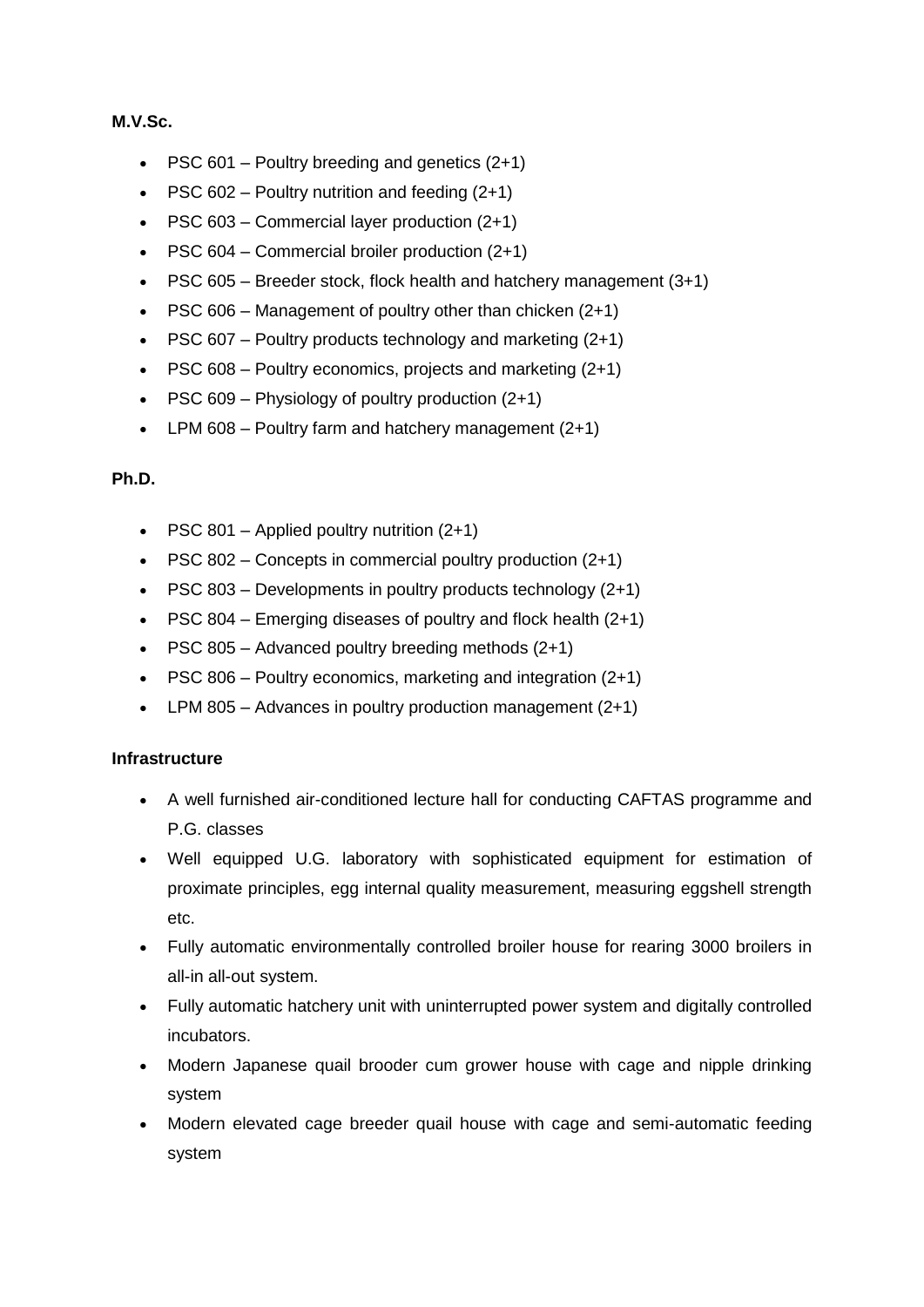- Modern elevated cage layer house with automatic feeding, watering, climate control and lighting system.
- Modern turkey chick cum grower house with semi automatic feeding and watering system
- Modern turkey breeder house with semi automatic feeding and watering system.
- Modern broiler experimental house to conduct researches in broilers under both deep litter and cage system of rearing.
- Modern cross-bred breeder house with semi automatic feeding and watering system
- Modern chick cum grower house with cage, nipple drinking and semi automatic feeding system.
- An emu unit with automatic watering system
- An ostrich unit with automatic watering system.

### **Achievements / Excellence**

- Revolving fund scheme on "Standardization of nutrient requirements, production and marketing of Japanese quail"
- Conducted an International Poultry Expo and Conference 2010 from 8th to 10th January 2010.

### **New strains released by this department**

- Namakkal quail 1 : A meat-type Japanese quail strain, evolved by 4-way crossing
- Namakkal gold quail : An egg-type Japanese quail strain, evolved by 5-way crossing
- Namakkal chicken 1 : A back-yard multicoloured chicken variety for egg production

purpose, evolved by 4 way crossing.

### **Faculty (As on 20.01.2020)**

- Dr. M.Moorthy, Professor cum Director
- Dr. R.Amutha, Professor
- Dr. D.Kannan, Professor
- Dr. K.Rajendran, Assistant Professor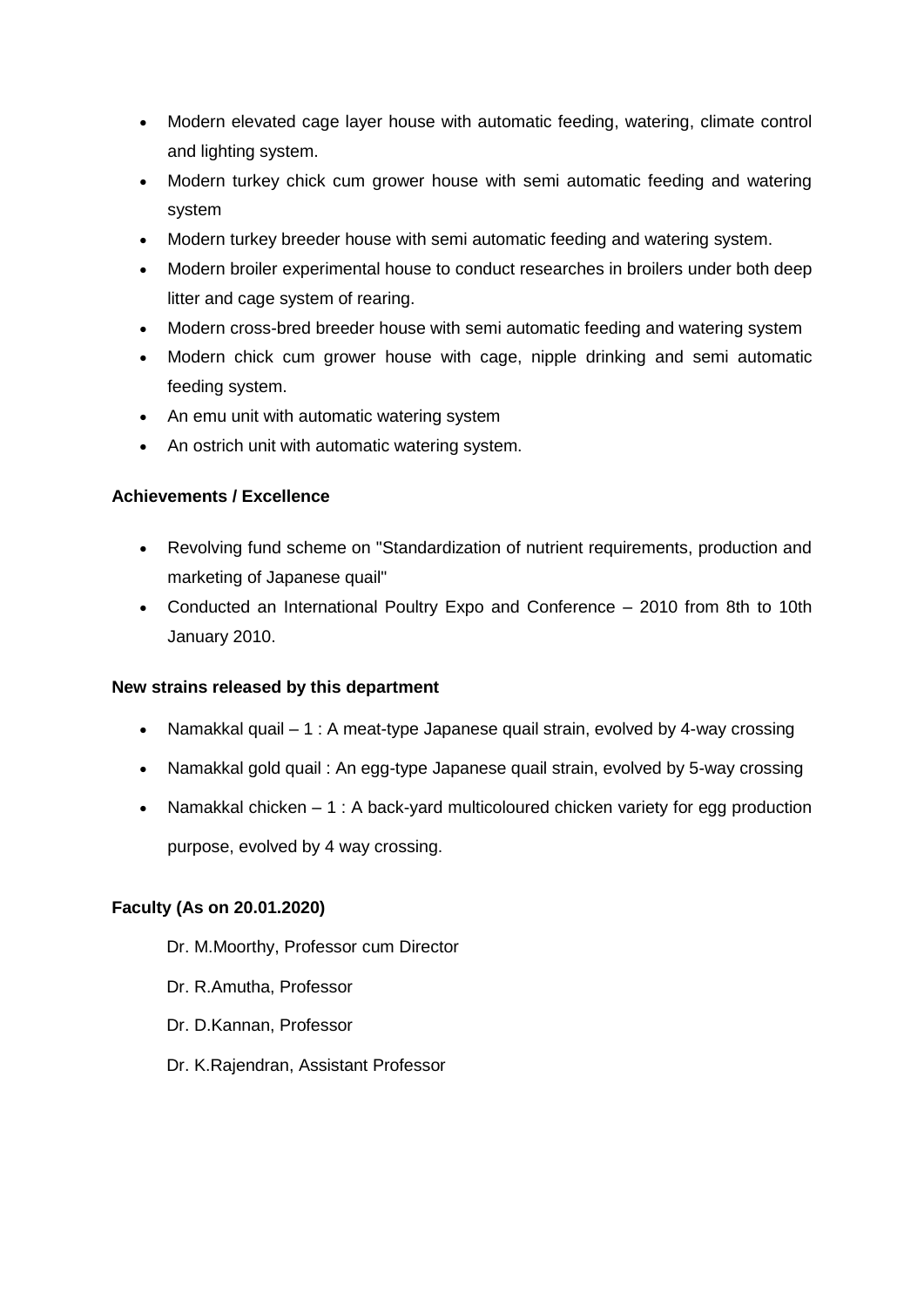## **TRAINING PROGRAMMES CONDUCTED (2017 – 2020)**

| S.No. | Title of the training programme                                                                                                 | <b>Duration</b>                                  | No. of<br><b>Participants</b> |
|-------|---------------------------------------------------------------------------------------------------------------------------------|--------------------------------------------------|-------------------------------|
| 1.    | Prospects of diversified poultry and<br>its impact in enhancing the rural<br>economy                                            | 08.11.2017 to<br>28.11.2017                      | 14                            |
| 2.    | Advances in poultry production and<br>impact on changing global<br>its<br>scenario                                              | 07.02.2018 to<br>27.02.2018                      | 23                            |
| 3.    | Exploring the technological<br>approaches for enhancing the<br>nutritive value and marketing of<br>poultry products             | 28.11.2018 to<br>18.12.2018                      | 10                            |
| 4.    | Strategies to<br>the<br>overcome<br>challenges in diseases, nutritional<br>and managemental practices for<br>poultry production | 06.02.2019 to<br>26.02.2019                      | 24                            |
| 5.    | Practical knowledge<br>sharing<br>on<br>nutrition and value addition<br>- in<br>commercial poultry                              | 06.11.2019 to<br>26.11.2019                      | 20                            |
| 6.    | Integrated approach on climate,<br>biosecurity and health management<br>in commercial poultry farming                           | 19.01.2020 to<br>18.02.2020<br>(to be conducted) |                               |

## **RESEARCH WORK COMPLETED (2017 TO 2020)**

# **M.V.Sc. RESEARCH PROGRAMMES COMPLETED**

- 1. Optimization of energy and amino acid requirements for **"***TANUVAS NAMAKKAL QUAIL-1" (T. Diwagar, 2017)*
- 2. Feeding dehulled soybean meal on the production performance of commercial broiler chicken *(Y. C. Kirubakar, 2017)*
- 3. Optimization of energy and protein requirement for straight-run crossbred **"***TANUVAS NAMAKKAL CHICKEN-1" (P. Parthipan, 2017)*
- 4. Effect of dietary nano zinc oxide on production performance of cross-bred chicken *(D. Anitha, 2018)*
- 5. Dietary supplementation of Triphala on performance of broiler chicken *(V. Madhupriyau, 2018)*
- 6. Influence of tannin on the production performance of commercial broiler chicken *(R Prabhavathi, 2018)*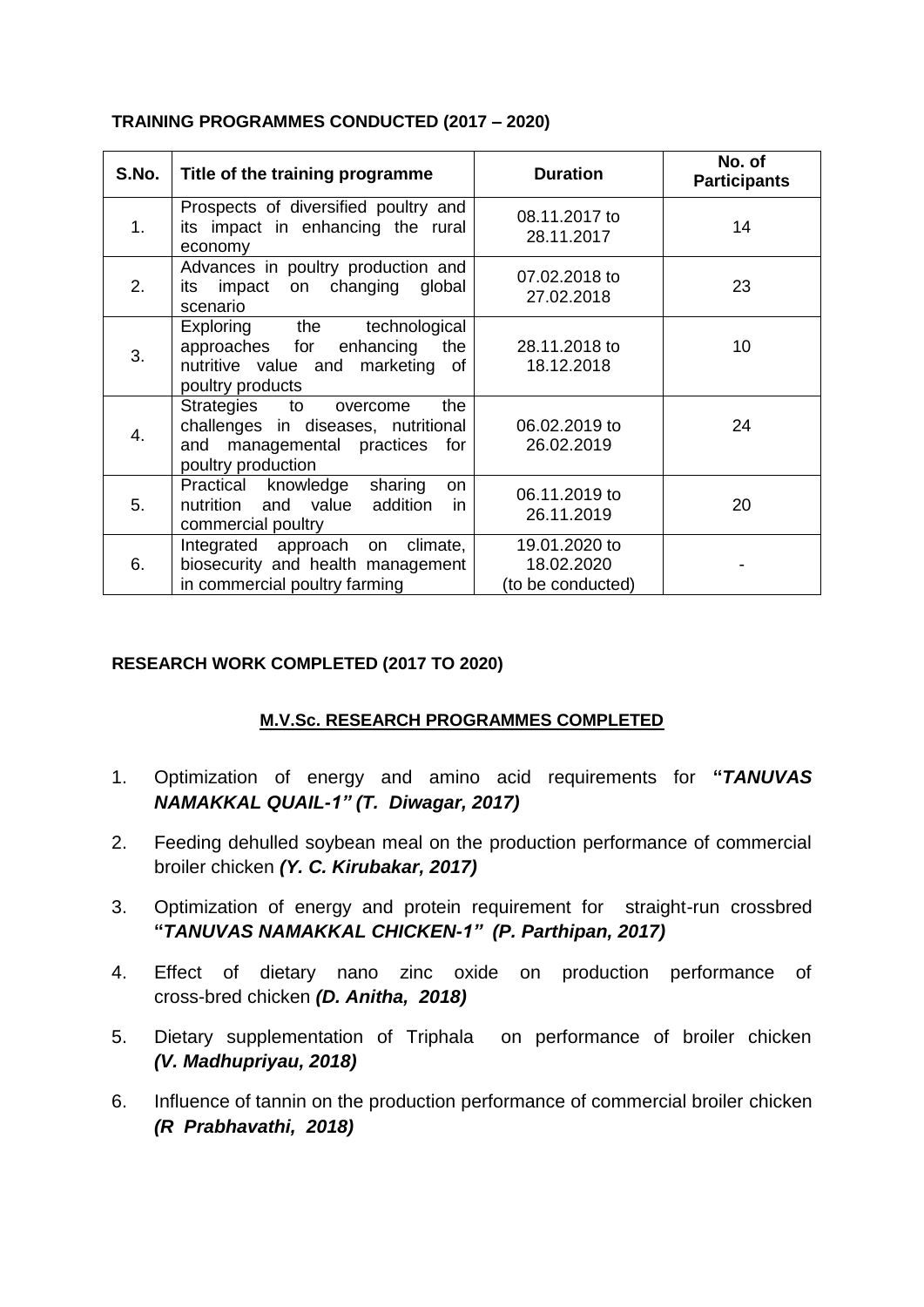- 7. Assessment of different water sanitizers on the performance of commercial layer chicken **(P.V.Sangeetha, 2019)**
- 8. Evaluation of rice polish on the production performance of commercial broiler chicken **(K.S.Shubhankar, 2019)**
- 9. Performance of commercial broiler chicken fed with soya oil cake **(Sonale Nagesh Sambhaji, 2019)**

## **Ph.D. RESEARCH PROGRAMMES COMPLETED**

1. Standardization of energy and lysine requirements for *"TANUVAS Namakkal gold Japanese quail" (K. Shibi Thomas, 2019)*

# **INFRASTRUCTURES DEVELOPED (2017 TO 2020)**

## **1. ESTABLISHMENT OF HATCHERY UNIT –II**

**Hatchery unit - II Hatchery inner view**



**Incubator capacity Chicken egg: 30,000 Japanese quail eggs: 1,00,000**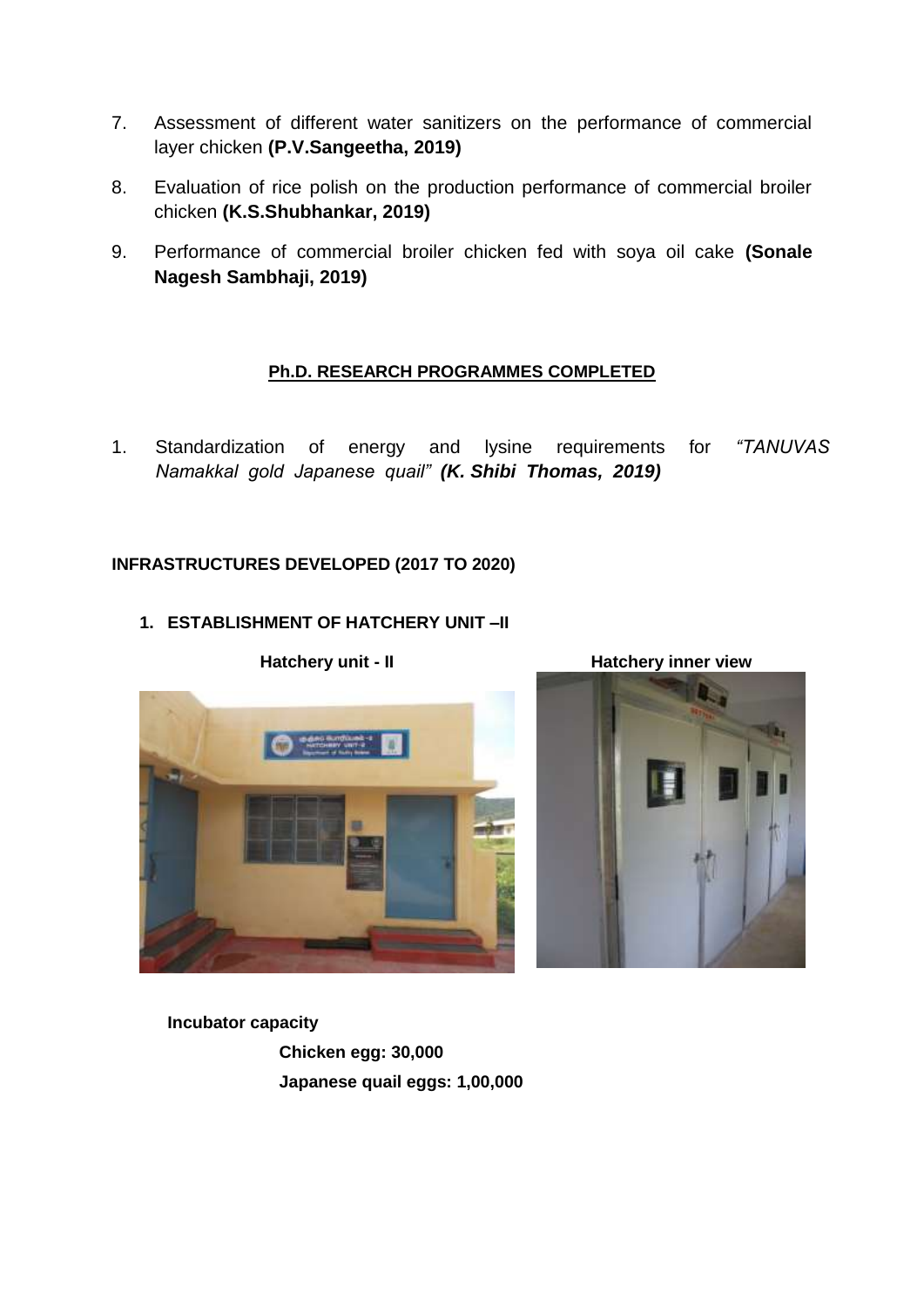## **2. ESTABLISHMENT OF POST GRADUATE LABORATORY**

Equipment purchased for PG laboratory with special emphasis to poultry genetics work

- 1. PCR
- 2. Agarose Gel Electrophoresis with power pack
- 3. Cooling centrifuge

## **PUBLICATIONS (2017-2020)**

| S.<br>No.      | <b>Authors</b>                                                                                                                             | <b>Title</b>                                                                                                                                                                              | Name of<br>Journal                                                       | Volume,<br>Page<br>No.       | Year of<br><b>Publication</b> |
|----------------|--------------------------------------------------------------------------------------------------------------------------------------------|-------------------------------------------------------------------------------------------------------------------------------------------------------------------------------------------|--------------------------------------------------------------------------|------------------------------|-------------------------------|
| 1              | A. Kirubakaran and<br>M. Moorthy                                                                                                           | Effect<br>of fenugreek,<br>black<br>garlic<br>and<br>powder<br>pepper<br>supplementation<br>on<br>serum lipid profile                                                                     | The Indian. Vet.<br>Journal                                              | $94(05)$ :<br>43-45          | May 2017                      |
| $\overline{2}$ | K. Sukanthiya,<br>K. Mani,<br>K. Rajendran,<br>K.Sangilivikramkumar<br>U. Prabhakaran and<br>T. Sasidhar                                   | Influence of dietary<br>supplementation<br>οf<br>sodium diformate on<br>intestinal<br>the<br>histo<br>morphology of broilers<br>environmentally<br>in.<br>housing<br>controlled<br>system | International<br>Journal of<br>chemical<br>studies                       | $5(6)$ :<br>842-843          | May 2017                      |
| 3              | P. Sivakumar,<br>R. Amutha and<br>S. Karthika                                                                                              | Physico-chemical<br>characteristics<br><b>of</b><br>turkey (m.gallapavo)<br>meat balls enriched<br>with oat fibre                                                                         | Journal of<br>Environment<br>and<br><b>Biosciences</b>                   | $30(1)$ :<br>139-142         | <b>June 2017</b>              |
| $\overline{4}$ | S. Gobirau,<br>P. Vasan,<br>M.R.<br>Purushothaman,<br>K. Rajendran,<br>S. Senthilkumar,<br>P.C. Sakthivel,<br>G. Gomathi and<br>A. Ajantha | <b>Turmeric</b><br>as<br>an<br>antibiotic alternative in<br>commercial<br>broiler<br>diets                                                                                                | International<br>Journal of<br>Science,<br>Environment<br>and Technology | $6(3)$ :<br>$2118 -$<br>2123 | <b>June 2017</b>              |
| 5              | K. Rajendran,<br>K. Mani,<br>P. Shamsudeen,<br>V.Ramesh saravana<br>kumar<br>and A. Natarajan                                              | Influence<br>of<br>energy<br>and protein on serum<br>biochemistry<br>0t<br>broilers<br>reared<br>in.<br>environmentally<br>controlled houses                                              | The Indian. Vet.<br>Journal                                              | 94(8):<br>79-80              | August<br>2017                |
| 6              | K. Rajendran,<br>K. Mani,<br>P. Shamsudeen,<br>V.Ramesh saravana                                                                           | Influence of different<br>levels of lysine and<br>methionine<br>on<br>cumulative<br>feed                                                                                                  | The Indian. Vet.<br>Journal                                              | $94(9)$ :<br>40-43           | September<br>2017             |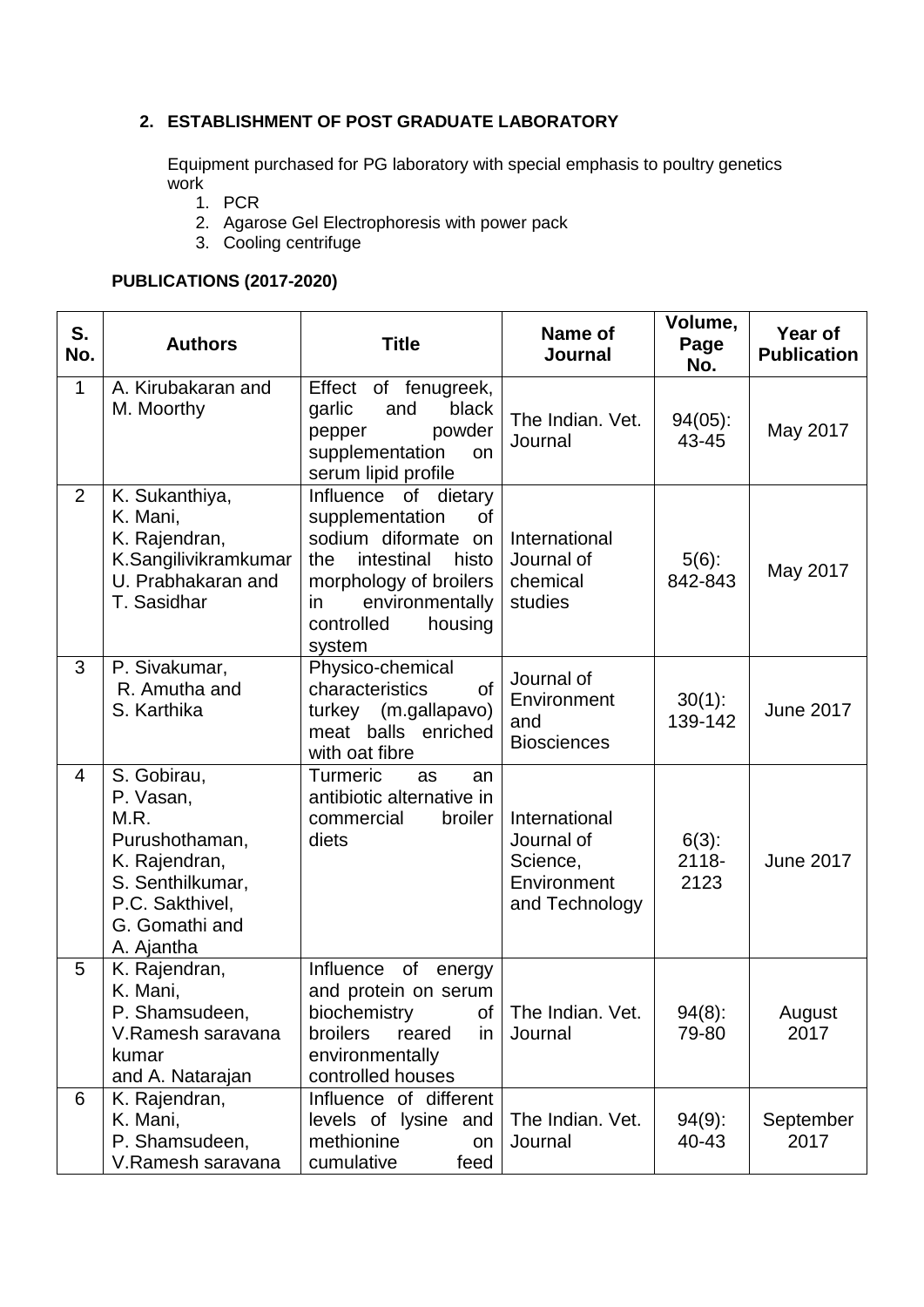|                | kumar<br>and A. Natarajan                                                               | consumption and feed<br>conversion ratio<br><b>of</b><br>broilers<br>in<br>environmentally<br>controlled<br>housing<br>system                                                     |                                         |                         |                  |
|----------------|-----------------------------------------------------------------------------------------|-----------------------------------------------------------------------------------------------------------------------------------------------------------------------------------|-----------------------------------------|-------------------------|------------------|
| $\overline{7}$ | R. Amutha and K.<br>Mani                                                                | Production<br>performance<br>οf<br>broilers as influenced<br>by dietary inclusion of<br>fish oil with different<br>vegetable oils                                                 | The Indian. Vet.<br>Journal             | $94(11)$ :<br>$41 - 43$ | November<br>2017 |
| 8              | R. Amutha and K.<br>Mani                                                                | Meat<br>qualitycharacteristics<br>of<br>broilers<br>as<br>influenced by dietary<br>inclusion of fish oil<br>different<br>with<br>vegetable oils                                   | The Indian. Vet.<br>Journal             | $94(11)$ :<br>77 - 78   | November<br>2017 |
| 9              | A. Kirubakaran,<br>M. Moorthy and<br>T. Sathyabama                                      | <b>Effect of combinations</b><br>additive<br>phyto<br>of<br>supplementation<br>in<br>diet on serum<br>lipid<br>profile of commercial<br>broilers                                  | The Indian<br>Veterinary<br>Journal     | $95(3)$ :<br>77-79      | March<br>2018    |
| 10             | Sathish Kumar M,<br>Kannan.D,<br>Mani.K and<br>Selvaraj.P.                              | Dietary L-valine<br>on<br>production<br>performance<br>of<br>commercial<br>layer<br>chicken                                                                                       | The Indian<br>Veterinary<br>Journal     | $95(3)$ :<br>77-79      | March<br>2018    |
| 11             | G. Gomathi,<br>S. Senthilkumar,<br>A. Natarajan,<br>R. Amutha and M.R.<br>Purushothaman | Effect of cinnamon oil<br>and sodium butyrate<br>growth<br>on<br>performance<br>of<br><b>broilers</b>                                                                             | Indian Journal<br>of Poultry<br>Science | 53(1):<br>$64 - 69$     | April 2018       |
| 12             | G. Gomathi,<br>S. Senthilkumar,<br>A. Natarajan,<br>R. Amutha and M.R.<br>Purushothaman | Effect<br>of<br>dietary<br>supplementation<br>0f<br>cinnamon<br>oil<br>and<br>sodium<br>butyrate<br>on<br>carcass<br>characteristics<br>and<br>meat quality of broiler<br>chicken | Veterinary<br>World                     | 11(7):<br>959 - 964     | <b>July 2018</b> |
| 13             | T. Diwagar,<br>K. Rajendran,<br>K. Mani and<br>D. Santhi                                | <b>Different</b><br>levels<br><b>of</b><br>energy and lysine on<br>body weight and body<br>weight<br>gain<br>of<br>TANUVAS Namakkal<br>quail - 1                                  | The Indian. Vet.<br>Journal             | $95(08)$ :<br>$11 - 13$ | August<br>2018   |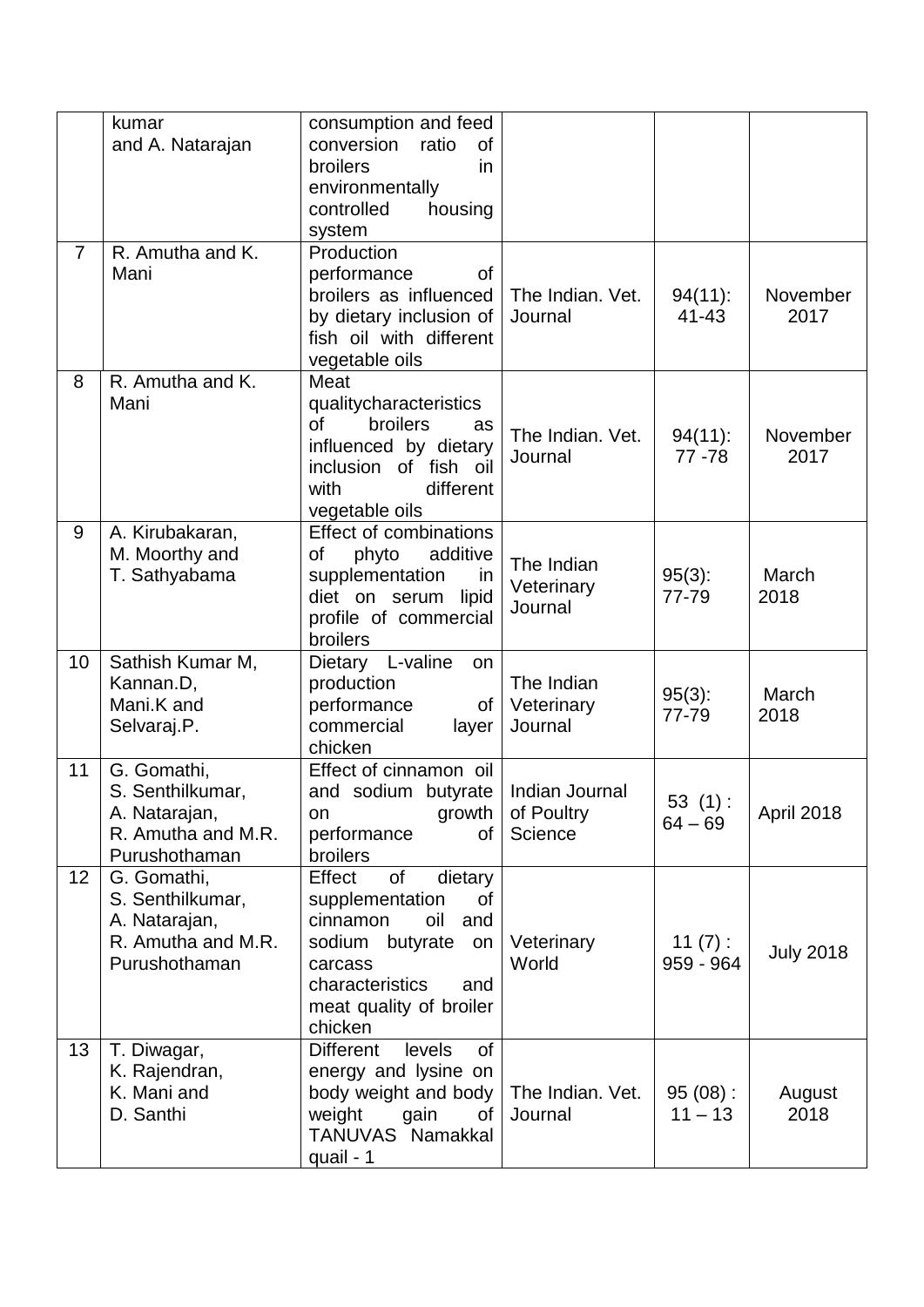| 14 | V. Madhupriya,<br>K. Rajendran,<br>M. Moorthy,<br>D. Anitha,<br>R. Prabhavathi and<br>P. Prabhad                | Glucose<br>and<br>electrolytes feeding to<br>the Japanese<br>quail<br>chicks<br>to<br>enhance<br>their body weight                                                                     | The Indian. Vet.<br>Journal                            | $95(08)$ :<br>$68 - 69$      | August<br>2018    |
|----|-----------------------------------------------------------------------------------------------------------------|----------------------------------------------------------------------------------------------------------------------------------------------------------------------------------------|--------------------------------------------------------|------------------------------|-------------------|
| 15 | K. Shibi Thomas,<br>R.Amutha,<br>M. R.<br>Purushothaman,<br>P. N. Richard<br>Jagadeesan and S.<br>Ezhil Valavan | Effect of quality of<br>TANUVAS Namakkal<br>(Coturnix<br>quail<br>coturnix japonica) fed<br>with different levels of<br>energy and lysine                                              | International<br>Journal of<br>Science                 | $7(5)$ :<br>$1597 -$<br>1602 | October<br>2018   |
| 16 | K. Shibi Thomas,<br>R.Amutha,<br>M. R.<br>Purushothaman,<br>P. N. Richard<br>Jagadeesan and S.<br>Ezhil Valavan | Effect of feeding<br><b>of</b><br>different<br>levels<br><b>of</b><br>energy and lysine on<br>quality<br>egg<br>characteristics<br>0f<br>TANUVAS Namakkal<br>quail hens.               | International<br>Journal of<br>Science,<br>Environment | $7(6)$ :<br>$1893 -$<br>1898 | December<br>2018  |
| 17 | K. Rajendran,<br>K. Mani,<br>P. Shamsudeen,<br>V.Ramesh saravana<br>kumar<br>and A. Natarajan                   | Influence of different<br>levels of lysine and<br>methionine on serum<br>biochemistry<br>of<br>in<br>broilers<br>reared<br>environmentally<br>controlled houses                        | The Indian. Vet.<br>Journal                            | $96(03)$ :<br>$9 - 11$       | March 2019        |
| 18 | K. Rajendran,<br>K. Mani,<br>P. Shamsudeen,<br>V.Ramesh saravana<br>kumar<br>and A. Natarajan                   | Influence of different<br>levels of lysine and<br>methionine on cost of<br>production of broilers<br>in open sided deep<br>litter housing system                                       | The Indian. Vet.<br>Journal                            | $96(03)$ :<br>18-21          | <b>March 2019</b> |
| 19 | K. Rajendran,<br>K. Mani,<br>P. Shamsudeen,<br>V.Ramesh saravana<br>kumar<br>and A. Natarajan                   | Influence of different<br>levels of energy and<br>protein on physical<br>properties of broilers<br>environmentally<br>in<br>housing<br>controlled<br>system                            | The Indian. Vet.<br>Journal                            | $96(03)$ :<br>29-31          | <b>March 2019</b> |
| 20 | K. Rajendran,<br>K. Mani,<br>P. Shamsudeen,<br>V.Ramesh saravana<br>kumar<br>and A. Natarajan                   | Influence of different<br>levels of energy and<br>protein<br>carcass<br>on<br>characteristics<br>of<br>broilers<br>reared<br>in.<br>environmentally<br>controlled<br>housing<br>system | The Indian. Vet.<br>Journal                            | $96(03)$ :<br>$37 - 40$      | March 2019        |
| 21 | R. Prabhavathi,                                                                                                 | Tannin                                                                                                                                                                                 | The Indian. Vet.                                       | 96(04):                      | April 2019        |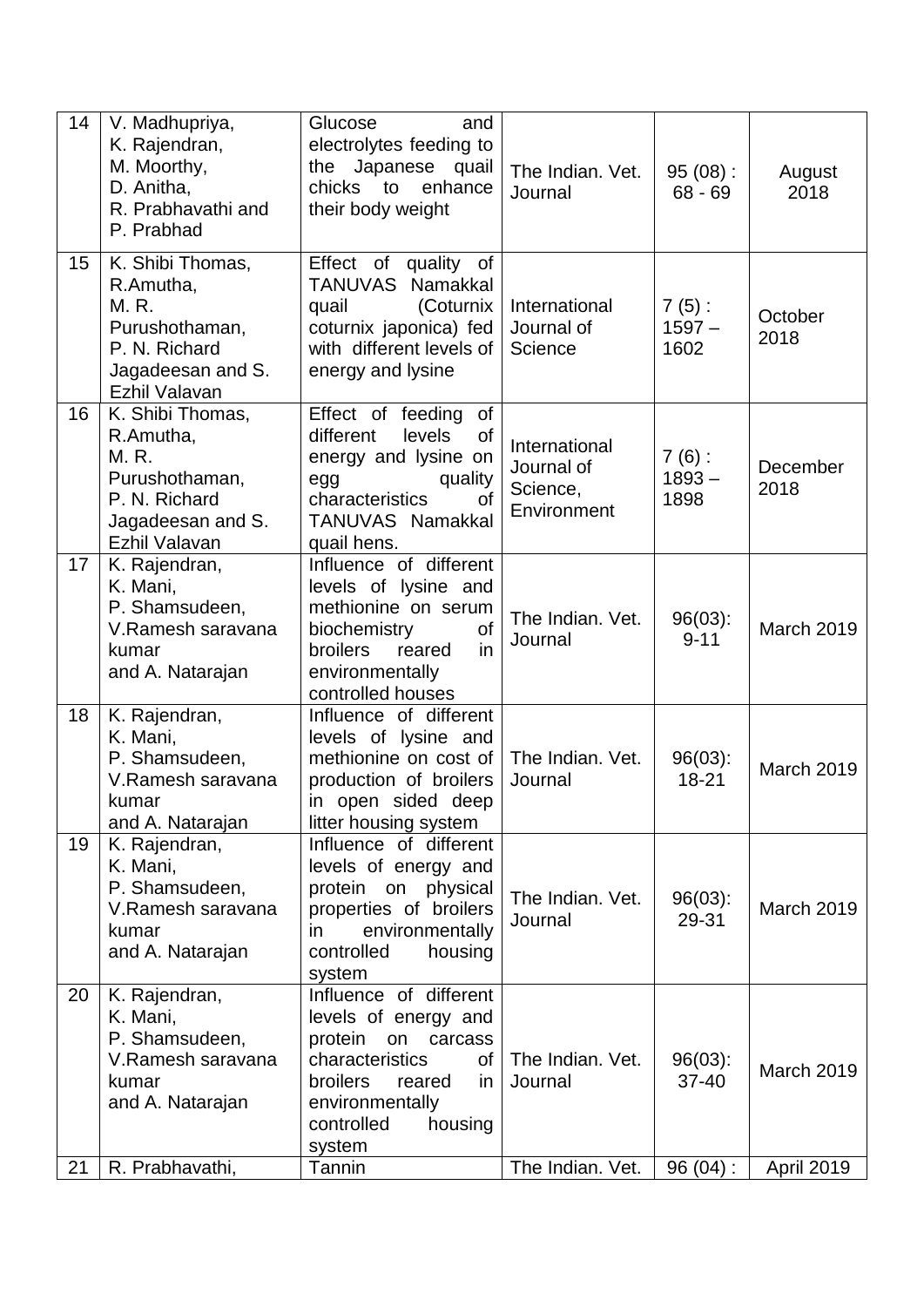|     | M. Moorthy,<br>K. Rajendran and<br>P. Visha                                                                  | supplementation can<br>replace<br>antibiotics<br>with<br>change<br>no<br>in<br>body weight and body<br>weight gain of broilers<br>environmentally<br>in<br>housing<br>controlled<br>system | Journal                                                                  | $27 - 30$                    |                 |
|-----|--------------------------------------------------------------------------------------------------------------|--------------------------------------------------------------------------------------------------------------------------------------------------------------------------------------------|--------------------------------------------------------------------------|------------------------------|-----------------|
| 22  | D. Anitha,<br>K. Rajendarn,<br>M. Moorthy and<br>P. Vasan                                                    | Organic zinc improve<br>performance<br>growth<br>in crossbred chicken<br>during chick phase                                                                                                | The Indian. Vet.<br>Journal                                              | 96(04):<br>34 - 37           | April 2019      |
| 23  | R. Kavitha,<br>C. Valli,<br>R. Karunakaran,<br>K. Vijayarani and<br>R. Amutha                                | <b>of</b><br>Assessment<br>antioxidant activity of<br>selected<br>some<br>medicinal<br>herbs<br>available<br>Tamil<br>in<br>Nadu                                                           | Journal of<br>Pharmacognosy<br>and<br>Phytochemistry                     | $8(6)$ :<br>$2133 -$<br>2135 | Nov-Dec<br>2019 |
| 24. | Kavitha, R., C. Valli, R.<br>Karunakaran, K.<br>Vijayarani and R.<br>Amutha,                                 | of<br>Assessment<br>antioxidant activity of<br>selected<br>some<br>medicinal<br>herbs<br>available in Tamil Nadu.                                                                          | Journal of<br>Pharmacognosy<br>and<br>Phytochemistry                     | $8(6)$ :2133-<br>2135        | 2019            |
| 25. | Shibi Thomas, K., R.<br>Amutha, M. R.<br>Purushothaman, P. N.<br>Richard Jagatheesan<br>and S. Ezhil Valavan | Energy<br>and<br>protein<br>requirements<br>during<br>of<br>various<br>stages<br>production<br>in.<br>Japanese Quails.                                                                     | International<br>Journal of<br>Science,<br>Enviornment and<br>Technology | $8(4)$ :790-<br>794          | 2019            |
| 26. | Shibi Thomas, K., R.<br>Amutha, M. R.<br>Purushothaman, P. N.<br>Richard Jagatheesan<br>and S. Ezhil Valavan | Performance<br><b>of</b><br>"TANUVAS<br>Namakkal<br>Quail" fed<br>Japanese<br>diet with different levels<br>of energy and lysine.                                                          | Indian Veterinary<br>Journal                                             | 96(10):9-<br>11.             | 2019            |
| 27. | Shibi Thomas, K., R.<br>Amutha, M. R.<br>Purushothaman, P. N.<br>Richard Jagatheesan<br>and S. Ezhil Valavan | effectiveness<br>of<br>Cost<br>different<br>diet fed<br>to<br>"TANUVAS<br>Namakkal<br>Japanese Quail"                                                                                      | Indian Veterinary<br>Journal                                             | $96(10):81-$<br>83.          | 2019            |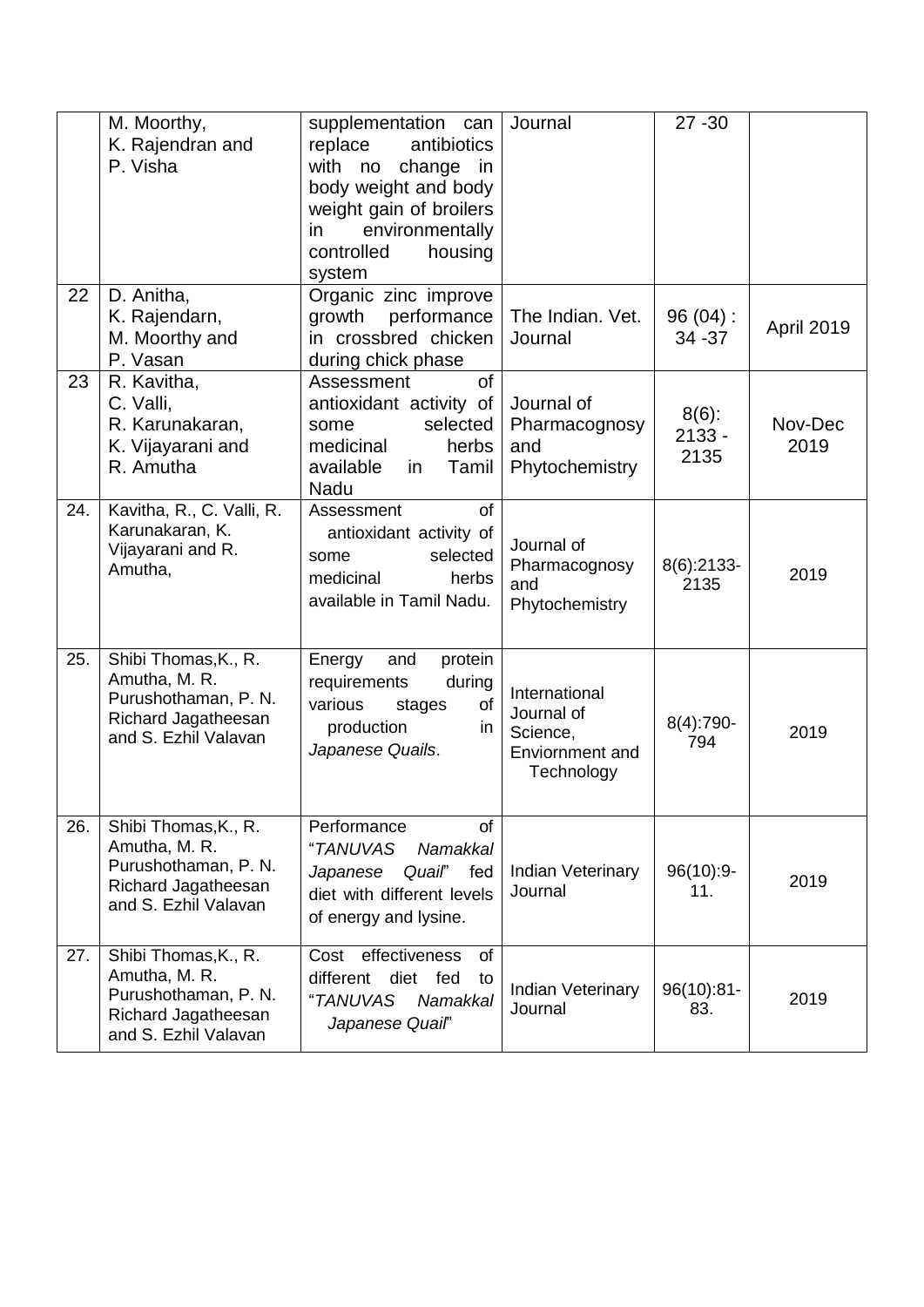#### **EXTENSION WORK**

Every week 4000 to 5000 day-old Japanese quail chicks and 200 to 300 crossbred chicks, turkey poults, guinea fowl keets and fancy chicks were given to the needy farmers. The day-old chicks of following Japanese quail varieties were given to the farmers

| 1. | Namakkal Quail-1                         | Broiler type quail<br>$\bullet$<br>Body weight of male at 30 days-<br>228 <sub>g</sub><br>Body weight of female at 30 days-<br>247g |  |
|----|------------------------------------------|-------------------------------------------------------------------------------------------------------------------------------------|--|
| 2. | <b>TANUVAS</b><br>Namakkal<br>Chicken-1  | Multi coloured plumage<br>$\bullet$<br>High egg production (150 eggs)<br>No broodiness<br>Brown shelled eggs                        |  |
| 3. | <b>TANUVAS</b><br>Namakkal Gold<br>quail | Layer type quail<br>Age at sexual maturity-40 days<br>Egg production/bird-257 eggs<br>Average egg weight-13.2g                      |  |

**Table eggs produced from TANUVAS Namakkal Gold quail are marketed to public with** 

**a pack of 12 eggs as given below**